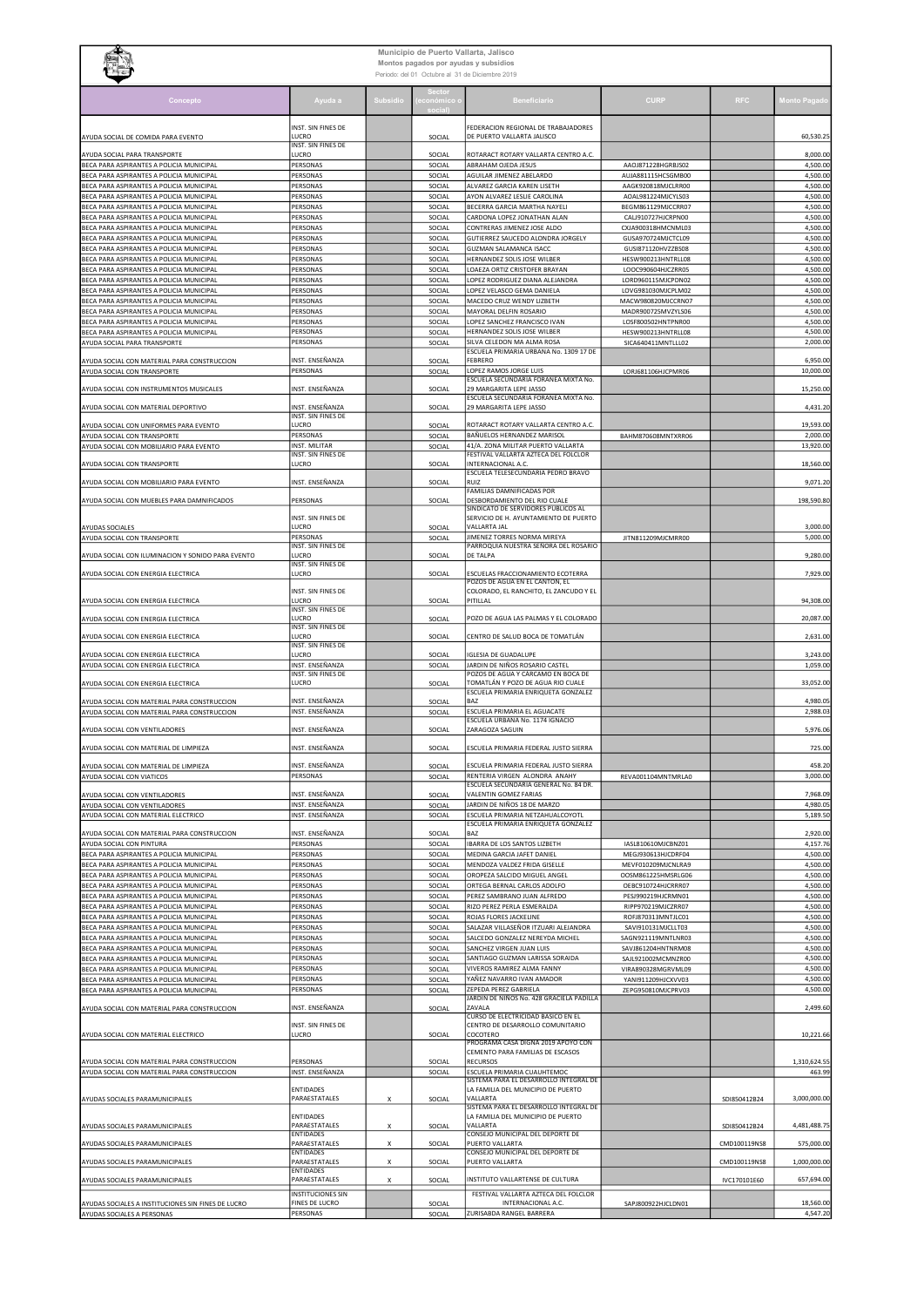|                                                          |                                                   |                  | Montos pagados por ayudas y subsidios<br>Periodo: del 01 Octubre al 31 de Diciembre 2019 |                                          |                      |
|----------------------------------------------------------|---------------------------------------------------|------------------|------------------------------------------------------------------------------------------|------------------------------------------|----------------------|
| AYUDAS SOCIALES A PERSONAS                               | PERSONAS                                          | SOCIAL           | ROSA MARIA RIVERA IBARRA                                                                 | RIIR690701MJCVBSD3                       | 1,299.00             |
|                                                          |                                                   |                  | ESCUELA PRIMARIA "JOSEFA ORTIZ DE<br>DOMINGUEZ" ZONA ESCOLAR 247 COL. LAS                |                                          |                      |
| AYUDAS SOCIALES A INSTITUCIONES DE ENSEÑANZA             | INST. ENSEÑANZA                                   | SOCIAL           | FLORES IXTAPA PTO. VTA.                                                                  | SAMH641126HNTNRC08                       | 10,384.00            |
| AYUDAS SOCIALES A INSTITUCIONES DE ENSEÑANZA             | INST. ENSEÑANZA                                   | SOCIAL           | ESCUELA SECUNDARIA TECNICA 56 DEL.<br>IXTAPA PTO. VTA.                                   | NARR610907HMNVZF02                       | 15,228.00            |
|                                                          |                                                   |                  | COLEGIO DE ESTUDIOS CIENTIFICOS Y<br>TECNOLOGICOS DEL ESTADO DE JALISCO                  |                                          |                      |
| AYUDAS SOCIALES A INSTITUCIONES DE ENSEÑANZA             | INST. ENSEÑANZA                                   | SOCIAL           | PLANTEL PTO. VTA IXTAPA                                                                  | JIPT760715MJCMRM09                       | 7,048.00             |
|                                                          |                                                   |                  | ESCUELA PRIMARIA FRANCISCO GONZALEZ<br>BOCANEGRA ZONA ESC. 152 COL.                      |                                          |                      |
| AYUDAS SOCIALES A INSTITUCIONES DE ENSEÑANZA             | INST. ENSEÑANZA                                   | SOCIAL           | ARBOLEDAS PTO. VTA.<br>ESCUELA PRIMARIA "NETZAHUALCOYOTL'                                | TORL620819HNTRSS03                       | 7,208.00             |
|                                                          |                                                   |                  | ZONA ESC. 152 COL. VILLAS LAS FLORES PTO.                                                |                                          |                      |
| AYUDAS SOCIALES A INSTITUCIONES DE ENSEÑANZA             | INST. ENSEÑANZA                                   | SOCIAL           | VTA.<br>ESCUELA PRIMARIA URBANA Nº725                                                    | ROOR731107HSLCRM05                       | 18,825.00            |
|                                                          | INST. ENSEÑANZA                                   |                  | "MANUEL LÓPEZ COTILLA" BOCA DE<br>MISMALOYA PTO. VTA.                                    |                                          | 7,600.00             |
| AYUDAS SOCIALES A INSTITUCIONES DE ENSEÑANZA             |                                                   | SOCIAL           | ESCUELA TELESECUNDARIA PEDRO BRAVO                                                       | LOGF730527HJCPRL05                       |                      |
| AYUDAS SOCIALES A INSTITUCIONES DE ENSEÑANZA             | INST. ENSEÑANZA                                   | SOCIAL           | RUIZ<br>ESCUELA PRIMARIA "SALVADOR VARELA                                                | MACM621119MJCRRR01                       | 725.00               |
|                                                          | INST. ENSEÑANZA                                   |                  | RESENDIZ" ZONA 152 COL. ARAMARA PTO.<br>VTA.                                             |                                          | 3,150.00             |
| AYUDAS SOCIALES A INSTITUCIONES DE ENSEÑANZA             |                                                   | SOCIAL           | ESCUELA TELESECUNDARIA "JOSE                                                             | DICR620701HNTZVL04                       |                      |
| AYUDAS SOCIALES A INSTITUCIONES DE ENSEÑANZA             | INST. ENSEÑANZA                                   | SOCIAL           | VASCONCELOS" COL. PLAYA GRANDE PTO.<br>VTA.                                              | SILM780108MNTLLY00                       | 5,700.00             |
| AYUDAS SOCIALES A PERSONAS                               | PERSONAS                                          | SOCIAL           | BERNABE MIRAMONTES VARGAS                                                                | MIVB580216HNTRRR08                       | 1,579.99             |
| AYUDAS SOCIALES A PERSONAS                               | PERSONAS<br>PERSONAS                              | SOCIAL           | MARIA DOCELIA GARCIA GARCIA<br>ROSA MARIA RIVERA IBARRA                                  | GAGD590815MJCRRC02                       | 1,579.99<br>789.99   |
| AYUDAS SOCIALES A PERSONAS                               | <b>INSTITUCIONES SIN</b>                          | SOCIAL           |                                                                                          | RIIR690701MJCVBSD3                       |                      |
| AYUDAS SOCIALES A INSTITUCIONES SIN FINES DE LUCRO       | FINES DE LUCRO<br><b>INSTITUCIONES SIN</b>        | SOCIAL           | ESMERALDA YESENIA TORRES MICHEL<br>FESTIVAL VALLARTA AZTECA DEL FOLCLOR                  | TOME760810MJCRCS11                       | 19,720.00            |
| AYUDAS SOCIALES A INSTITUCIONES SIN FINES DE LUCRO       | FINES DE LUCRO                                    | SOCIAL           | INTERNACIONAL A.C.                                                                       | SAPJ800922HJCLDN01                       | 6,960.00             |
| AYUDAS SOCIALES A INSTITUCIONES SIN FINES DE LUCRO       | <b>INSTITUCIONES SIN</b><br>FINES DE LUCRO        | SOCIAL           | COMUNIDAD CRISTIANA                                                                      | VARJ760427HJCLML01                       | 11,136.00            |
| AYUDAS SOCIALES A PERSONAS                               | PERSONAS                                          | SOCIAL           | GILBERTO URIBE GONZALEZ                                                                  | UIGG620909HJCRNL04                       | 22,620.00            |
| AYUDAS SOCIALES A PERSONAS                               | PERSONAS                                          | SOCIAL           | MARIA DE LOURDES ROSALES ROMERO<br>ESCUELA SECUNDARIA TECNICA Nº 3 COL.                  | RORL781206MJCSMR00                       | 1,089.99             |
|                                                          |                                                   |                  | VALENTIN GOMEZ FARIAS EN PTO. VTA.                                                       |                                          |                      |
| AYUDAS SOCIALES A INSTITUCIONES DE ENSEÑANZA             | INST. ENSEÑANZA                                   | SOCIAL           | COLEGIO DE ESTUDIOS CIENTIFICOS Y                                                        | GUAE560119MNTRGS07                       | 12,160.00            |
| AYUDAS SOCIALES A INSTITUCIONES DE ENSEÑANZA             | INST. ENSEÑANZA                                   | SOCIAL           | TECNOLOGICOS DEL ESTADO DE JALISCO<br>PLANTEL PTO. VTA IXTAPA                            |                                          | 16,500.00            |
|                                                          |                                                   |                  | ESCUELA PRIMARIA FEDERAL "JUSTO SIERRA"                                                  | JIPT760715MJCMRM09                       |                      |
| AYUDAS SOCIALES A INSTITUCIONES DE ENSEÑANZA             | INST. ENSEÑANZA                                   | SOCIAL           | ZONA ESC. 247 SANTA CRUZ DE QUELITLAN<br>PTO, VTA.                                       | ZESK920714MJCRNT02                       | 1,210.00             |
|                                                          | <b>INSTITUCIONES SIN</b>                          |                  | FESTIVAL VALLARTA AZTECA DEL FOLCLOR                                                     |                                          |                      |
| AYUDAS SOCIALES A INSTITUCIONES SIN FINES DE LUCRO       | <b>FINES DE LUCRO</b><br><b>INSTITUCIONES SIN</b> | SOCIAL           | INTERNACIONAL A.C.<br>CENTRO DE SALUD DE LAS MOJONERAS EN                                | SAPJ800922HJCLDN01                       | 12,760.00            |
| AYUDAS SOCIALES A INSTITUCIONES SIN FINES DE LUCRO       | <b>FINES DE LUCRO</b>                             | SOCIAL           | CALLE JALICO #515 ESQ. ZACATECAS                                                         |                                          | 7,105.00             |
| AYUDAS SOCIALES A INSTITUCIONES DE ENSEÑANZA             | INST. ENSEÑANZA                                   | SOCIAL           | ESCUELA EN GUADALUPE VICTORIA<br>ESCUELA EN FRACC. ECOTERRA EL CANTON                    |                                          | 21,375.00            |
| AYUDAS SOCIALES A INSTITUCIONES DE ENSEÑANZA             | INST. ENSEÑANZA                                   | SOCIAL           | KINDER EN FRACC. ECOTERRA EL CANTON                                                      |                                          | 2,111.00             |
| AYUDAS SOCIALES A INSTITUCIONES DE ENSEÑANZA             | INST. ENSEÑANZA                                   | SOCIAL           |                                                                                          |                                          | 1,488.00             |
| AYUDAS SOCIALES A INSTITUCIONES SIN FINES DE LUCRO       | <b>INSTITUCIONES SIN</b><br><b>FINES DE LUCRO</b> | SOCIAL           | CENTRO DE SALUD EN CALLE 5 DE MAYO 509<br>COL. MISMALOYA                                 |                                          | 131.00               |
|                                                          |                                                   |                  | ESCUELA AGUSTIN FLORES CONTRERAS COL.                                                    |                                          |                      |
| AYUDAS SOCIALES A INSTITUCIONES DE ENSEÑANZA             | INST. ENSEÑANZA<br><b>INSTITUCIONES SIN</b>       | SOCIAL           | CENTRO, PTO VALLARTA, JAL.                                                               |                                          | 5,303.00             |
| AYUDAS SOCIALES A INSTITUCIONES SIN FINES DE LUCRO       | FINES DE LUCRO<br><u>INSTITUCIONES SIN</u>        | SOCIAL           | CENTRO DE SALUD TEBELCHIA                                                                |                                          | 145.00               |
| AYUDAS SOCIALES A INSTITUCIONES SIN FINES DE LUCRO       | FINES DE LUCRO                                    | SOCIAL           | SALON DE LA TERCERA EDAD EN TEBELCHIA                                                    |                                          | 126.00               |
| AYUDAS SOCIALES A INSTITUCIONES SIN FINES DE LUCRO       | <b>INSTITUCIONES SIN</b><br>FINES DE LUCRO        | SOCIAL           | POZO DE AGUA CARCAMO BOCA DE<br>TOMATLAN                                                 |                                          | 21,008.00            |
| AYUDAS SOCIALES A INSTITUCIONES SIN FINES DE LUCRO       | <b>INSTITUCIONES SIN</b><br>FINES DE LUCRO        | SOCIAL           | POZO DE AGUA KM 15 CARRETERA VTA A<br>MELAQUE                                            |                                          | 6,290.00             |
|                                                          | <b>INSTITUCIONES SIN</b>                          |                  |                                                                                          |                                          |                      |
| AYUDAS SOCIALES A INSTITUCIONES SIN FINES DE LUCRO       | FINES DE LUCRO<br><b>INSTITUCIONES SIN</b>        | SOCIAL           | POZO DE AGUA EN COLONIA EL CANTON<br>POZO DE AGUA INTERLOMAS EN COLONIA EL               |                                          | 3,836.00             |
| AYUDAS SOCIALES A INSTITUCIONES SIN FINES DE LUCRO       | FINES DE LUCRO                                    | SOCIAL           | COLORADO                                                                                 |                                          | 10,888.00            |
| AYUDAS SOCIALES A INSTITUCIONES SIN FINES DE LUCRO       | <b>INSTITUCIONES SIN</b><br>FINES DE LUCRO        | SOCIAL           | POZO DE AGUA EN COLONIA EL RANCHITO                                                      |                                          | 1,682.00             |
| AYUDAS SOCIALES A INSTITUCIONES SIN FINES DE LUCRO       | <b>INSTITUCIONES SIN</b><br>FINES DE LUCRO        | SOCIAL           | POZO DE AGUA NUEVO EN COLONIA EL<br>RANCHITO                                             |                                          | 55,100.00            |
|                                                          | <b>INSTITUCIONES SIN</b>                          |                  | POZO DE AGUA EL ZANCUDO EN COLONIA EL                                                    |                                          |                      |
| AYUDAS SOCIALES A INSTITUCIONES SIN FINES DE LUCRO       | FINES DE LUCRO<br><b>INSTITUCIONES SIN</b>        | SOCIAL           | COLORADO<br>POZO DE AGUA EN COLONIA LOS PORTALES                                         |                                          | 16,118.00            |
| AYUDAS SOCIALES A INSTITUCIONES SIN FINES DE LUCRO       | <b>FINES DE LUCRO</b>                             | SOCIAL           |                                                                                          |                                          | 2,340.00             |
| AYUDAS SOCIALES A INSTITUCIONES SIN FINES DE LUCRO       | <b>INSTITUCIONES SIN</b><br><b>FINES DE LUCRO</b> | SOCIAL           | POZO DE AGUA EN EL COLORADO KM 1                                                         |                                          | 12,058.00            |
| AYUDAS SOCIALES A INSTITUCIONES SIN FINES DE LUCRO       | <b>INSTITUCIONES SIN</b><br><b>FINES DE LUCRO</b> | SOCIAL           | JOEL ENRIQUE VALADEZ RAMIREZ                                                             | VARJ760427HJCLML01                       | 6,960.00             |
| AYUDAS SOCIALES A PERSONAS                               | PERSONAS                                          | SOCIAL           | MARIA DE LOURDES ROSALES ROMERO                                                          | RORL781206MJCSMR00                       | 849.00               |
|                                                          | <b>INSTITUCIONES SIN</b>                          |                  | SINDICATO DE SERVIDORES PUBLICOS AL<br>SERVICIO DE H. AYUNTAMIENTO DE PUERTO             |                                          |                      |
| AYUDAS SOCIALES A INSTITUCIONES SIN FINES DE LUCRO       | <b>FINES DE LUCRO</b>                             | SOCIAL           | VALLARTA JAL<br>CENTRO DE DESARROLLO COMUNITARIO                                         |                                          | 3,000.00             |
| BECAS Y OTRAS AYUDAS PARA PROGRAMAS DE CAPACITACION      | PROGRAMAS DE<br>CAPACITACION                      | SOCIAL           | COCOTERO                                                                                 |                                          | 2,859.00             |
|                                                          |                                                   |                  | JARDIN DE NIÑOS "XOCHONOTL" ZONA ESC.                                                    |                                          |                      |
| AYUDAS SOCIALES A INSTITUCIONES DE ENSEÑANZA             | INST. ENSEÑANZA                                   | SOCIAL           | 167 COL. JOYAS DEL PEDREGAL PTO. VTA.                                                    | PEGZ810526MNTXTN08                       | 1,955.00             |
|                                                          |                                                   |                  | ESCUELA PRIMARIA URBANA FEDERALIZADA                                                     |                                          |                      |
| AYUDAS SOCIALES A INSTITUCIONES DE ENSEÑANZA             | INST. ENSEÑANZA                                   | SOCIAL           | 1º DE MAYO ZONA ESC. 034 INFONAVIT CTM                                                   | JOBJ671001HNTYNR08                       | 7,722.44             |
| AYUDAS SOCIALES A PERSONAS<br>AYUDAS SOCIALES A PERSONAS | PERSONAS<br>PERSONAS                              | SOCIAL<br>SOCIAL | NORMA ALICIA CAMBEROS FLORES<br>MARIA MAURA HERNANDEZ MIRAMONTES                         | CAFN720614MNTMLR16<br>HEMM581121MJCRRR01 | 1,698.00<br>1,698.00 |
| AYUDAS SOCIALES A INSTITUCIONES DE ENSEÑANZA             | INST. ENSEÑANZA                                   | SOCIAL           | ESCUELA COMUNITARIA RANCHO NACAR                                                         | GOGM990131MJCNNN01                       | 4,725.00             |
| AYUDAS SOCIALES A PERSONAS<br>AYUDAS SOCIALES A PERSONAS | PERSONAS<br>PERSONAS                              | SOCIAL<br>SOCIAL | MARIA ELENA PALOMEQUE CASTILLON<br>LUIS DARIO MARTINEZ ORTEGA                            | PACE670903MJCLSL04<br>MAAL761219HJCRRS08 | 1,698.00<br>1,730.00 |
|                                                          | <b>INSTITUCIONES SIN</b>                          |                  | IGLESIA APOSTOLICA DE LA FE EN CRISTO                                                    |                                          |                      |
| AYUDAS SOCIALES A INSTITUCIONES SIN FINES DE LUCRO       | FINES DE LUCRO                                    | SOCIAL           | JESUS A. R.<br>ESCUELA SECUNDARIA TECNICA Nº 56 DEL.                                     | MOFC641021MCLNGR03                       | 4,099.90             |
| AYUDAS SOCIALES A INSTITUCIONES DE ENSEÑANZA             | INST. ENSEÑANZA                                   | SOCIAL           | <b>IXTAPA</b>                                                                            |                                          | 9,000.00             |
| AYUDAS SOCIALES A PERSONAS                               | PERSONAS<br><b>INSTITUCIONES SIN</b>              | SOCIAL           | TAPIA RODRIGUEZ CLAUDIO<br>PARROQUIA DE SAN MIGUEL ARCANGEL DEL.                         | TARC870610HJCPDL07                       | 5,000.00             |
| AYUDAS SOCIALES A INSTITUCIONES SIN FINES DE LUCRO       | FINES DE LUCRO                                    | SOCIAL           | EL PITILLAL                                                                              | SADF580121HJCNXR01                       | 92,800.00            |
| AYUDAS SOCIALES A PERSONAS<br>AYUDAS SOCIALES A PERSONAS | PERSONAS<br>PERSONAS                              | SOCIAL<br>SOCIAL | MIRIAM GONZALEZ VELA<br>MIRIAM GONZALEZ VELA                                             | GOVM750824MJCNLR04<br>GOVM750824MJCNLR04 | 2,900.00<br>1,740.00 |
| AYUDAS SOCIALES A PERSONAS                               | PERSONAS                                          | SOCIAL           | MIRIAM GONZALEZ VELA                                                                     | GOVM750824MJCNLR04                       | 2,900.00             |
| AYUDAS SOCIALES A PERSONAS                               | PERSONAS                                          | SOCIAL           | MIRIAM GONZALEZ VELA                                                                     | GOVM750824MJCNLR04                       | 1,740.00             |
| AYUDAS SOCIALES A INSTITUCIONES SIN FINES DE LUCRO       | <b>INSTITUCIONES SIN</b><br>FINES DE LUCRO        | SOCIAL           | PARROQUIA DE NUESTRA SEÑORA DEL<br>REFUGIO PUERTO VALLARTA                               |                                          | 9,280.00             |
| AYUDAS SOCIALES A INSTITUCIONES SIN FINES DE LUCRO       | <b>INSTITUCIONES SIN</b><br>FINES DE LUCRO        | SOCIAL           | JUAN LUIS CASILLAS MARTINEZ                                                              | CAMJ760206HJCSRN08                       | 69,600.00            |
|                                                          |                                                   |                  | ESCUELA SECUNDARIA TECNICA 15, PUERTO                                                    |                                          |                      |
| AYUDAS SOCIALES A INSTITUCIONES DE ENSEÑANZA             | INST. ENSEÑANZA                                   | SOCIAL           | VALLARTA, JALISCO.<br>ESCUELA SECUNDARIA TECNICA 132, PUERTO                             | SAEJ590810HNTNSN07                       | 9,000.00             |
| AYUDAS SOCIALES A INSTITUCIONES DE ENSEÑANZA             | INST. ENSEÑANZA                                   | SOCIAL           | VALLARTA, JALISCO.<br>ESCUELA SECUNDARIA GENERAL 55                                      | ROVP63020214M200                         | 9,000.00             |
|                                                          |                                                   |                  | 'IGNACIO LUIS VALLARTA OGAZON'' LAS                                                      |                                          |                      |
| AYUDAS SOCIALES A INSTITUCIONES DE ENSEÑANZA             | INST. ENSEÑANZA                                   | SOCIAL           | PALMAS, PUERTO VALLARTA, JALISCO.<br>COLEGIO DE BACHILLERES DEL ESTADO DE                | POGS860507MJCRNL02                       | 17,500.00            |
| AYUDAS SOCIALES A INSTITUCIONES DE ENSEÑANZA             | INST. ENSEÑANZA                                   | SOCIAL           | JALISCO PLANTEL 7                                                                        | VAHJ830610HJCZRN08                       | 3,944.00             |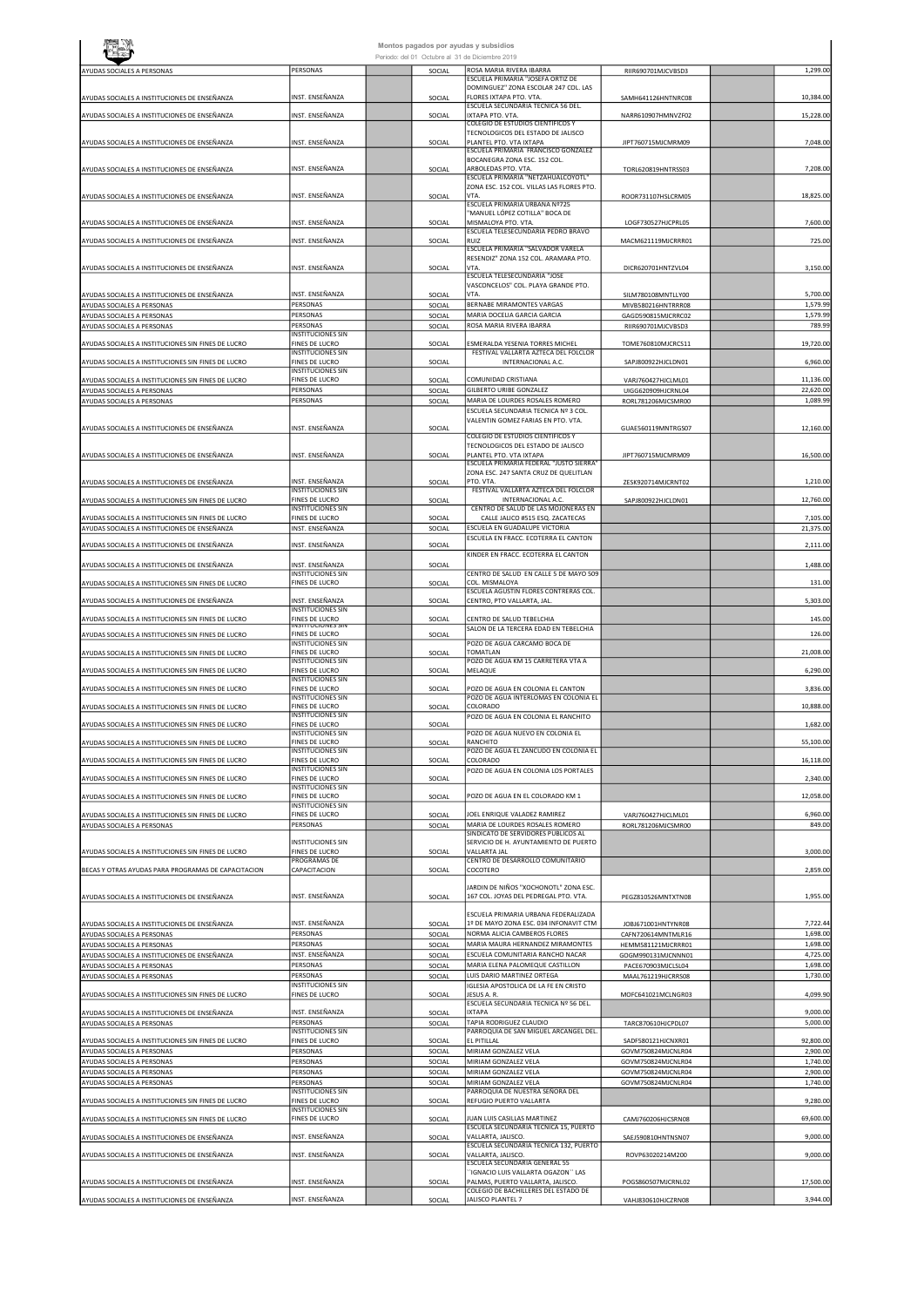|                                                    |                                             | Montos pagados por ayudas y subsidios           |                  |                                                                                                            |                      |              |                       |
|----------------------------------------------------|---------------------------------------------|-------------------------------------------------|------------------|------------------------------------------------------------------------------------------------------------|----------------------|--------------|-----------------------|
|                                                    |                                             | Periodo: del 01 Octubre al 31 de Diciembre 2019 |                  | COLEGIO DE BACHILLERES DEL ESTADO DE                                                                       |                      |              |                       |
| AYUDAS SOCIALES A INSTITUCIONES DE ENSEÑANZA       | INST. ENSEÑANZA<br><b>INSTITUCIONES SIN</b> |                                                 | SOCIAL           | JALISCO PLANTEL 7<br>CORREOS DE MEXICO, EL PITILLAL, PUERTO                                                | VAHJ830610HJCZRN08   |              | 3,712.00              |
| AYUDAS SOCIALES A INSTITUCIONES SIN FINES DE LUCRO | FINES DE LUCRO                              |                                                 | SOCIAL           | VALLARTA. JALISCO.<br>ESCUELA PRIMARIA FEDERAL "JUSTO SIERRA"                                              | LECJ891008HJCDRL03   |              | 3,333.00              |
|                                                    |                                             |                                                 |                  | ZONA ESC. 247 SANTA CRUZ DE QUELITLAN<br>PTO. VTA.                                                         |                      |              |                       |
| AYUDAS SOCIALES A INSTITUCIONES DE ENSEÑANZA       | INST. ENSEÑANZA                             |                                                 | SOCIAL           |                                                                                                            | ZESK920714MJCRNT02   |              | 464.00                |
| AYUDAS SOCIALES A INSTITUCIONES DE ENSEÑANZA       | INST. ENSEÑANZA                             |                                                 | SOCIAL           | ESCUELA PRIMARIA URBANA 830, BASILIO<br>BADILLO T/M COL. LOPEZ MATEO PTO. VTA                              | RUVR771207HNTZLF05   |              | 19,853.96             |
| AYUDAS SOCIALES A INSTITUCIONES DE ENSEÑANZA       | NST. ENSEÑANZA                              |                                                 | SOCIAL           | CENTRO DE BACHILLERATO TECNOLOGICO<br>INDUSTRIAL Y DE SERVICIOS 68                                         | ROAO680918MDFLL08    |              | 2,500.00              |
| AYUDAS SOCIALES A PERSONAS                         | PERSONAS                                    |                                                 | SOCIAL           | ALBA ESTRELLA PUEBLA ONTIVEROS                                                                             | PUOA780622MJCBNL08   |              | 1,296.88              |
| AYUDAS SOCIALES A INSTITUCIONES DE ENSEÑANZA       | INST. ENSEÑANZA                             |                                                 | SOCIAL           | ESCUELA PRIMARIA URBANA FEDERALIZADA<br>1º DE MAYO ZONA ESC. 034 INFONAVIT CTM                             | JOBJ671001HNTYNR08   |              | 1,900.00              |
|                                                    |                                             |                                                 |                  |                                                                                                            |                      |              |                       |
| AYUDAS SOCIALES CON MATERIALES PARA CONSTRUCCION   | INST. ENSEÑANZA                             |                                                 | SOCIAL           | ESCUELA PRIMARIA ULTIMO EMPERADOR<br>AZTECA DE LA COLONIA LOMAS COAPINOLE                                  |                      |              | 9,550.00              |
| AYUDAS SOCIALES CON MATERIALES PARA CONSTRUCCION   | INST. SIN FINES DE<br>LUCRO                 |                                                 | SOCIAL           | TECHADO DE LA CAPILLA NUESTRA SEÑORA<br>DE GUADALUPE EN LA COL. VOLCANES                                   |                      |              | 6,474.00              |
| AYUDAS SOCIALES CON MATERIALES PARA CONSTRUCCION   | INST. ENSEÑANZA                             |                                                 | SOCIAL           | ESCUELA 1 DE MAYO DE LA COLONIA<br>INFONAVIT                                                               |                      |              | 1,900.00              |
| AYUDA SOCIAL CON MOBILIARIO PARA EVENTO            | INST. SIN FINES DE<br>LUCRO                 |                                                 | SOCIAL           | IGLESIA DE NUESTRA SEÑORA DE LOURDES<br>EN LA COLONIA EDUCACION                                            |                      |              | 3,712.00              |
|                                                    |                                             |                                                 |                  | VECINOS DE LA COLONIA LOS TAMARINDOS                                                                       |                      |              |                       |
| AYUDAS SOCIALES CON MATERIALES PARA CONSTRUCCION   | PERSONAS                                    |                                                 | SOCIAL           | /CASTILLON CASILLAS RAFAEL<br>VECINOS DEL FRACCIONAMIENTO COSTA                                            | CACR-640203HJCSSF00  | CACR-640203  | 460.00                |
| AYUDAS SOCIALES CON MATERIALES PARA CONSTRUCCION   | PERSONAS                                    |                                                 | SOCIAL           | DORADA EN IXTAPA/SANCHEZ GUTIERREZ<br>ARNULFO                                                              | SAGA-730130HJCNTR04  | SAGA-7301030 | 287.50                |
|                                                    |                                             |                                                 |                  | APOYO CON TARIMA CLASE DE ZUMBA CON<br>CAUSA A FAVOR DE MENDOZA SALAIZA                                    |                      |              |                       |
| AYUDA SOCIAL CON MOBILIARIO PARA EVENTO            | PERSONAS                                    |                                                 | SOCIAL           | MARIA ELENA<br>25 DE ANIVERSARIO DEL MODULO IXTAPA                                                         | MESE-740210MJCNLL07  | MESE-740210  | 740.00                |
| AYUDA SOCIAL CON MOBILIARIO PARA EVENTO            | INST. ENSEÑANZA                             |                                                 | SOCIAL           | PREPARATORIA REGIONAL<br>ESCUELA CECYYTEJ JALISCO EVENTO                                                   |                      |              | 25,520.00             |
| AYUDA SOCIAL CON MOBILIARIO PARA EVENTO            | INST. ENSEÑANZA<br>INST. SIN FINES DE       |                                                 | SOCIAL           | ALUCINADO DEL DIA DE MUERTOS<br>APOYO LAS FIESTAS PATRONALES DE LAS                                        |                      |              | 4,640.00              |
| AYUDA SOCIAL CON MOBILIARIO PARA EVENTO            | LUCRO                                       |                                                 | SOCIAL           | <b>JUNTAS</b><br>EVENTO PARA RECAUDAR FONDOS PARA LOS                                                      |                      |              | 69,600.00             |
| AYUDA SOCIAL CON MOBILIARIO PARA EVENTO            | INST. SIN FINES DE                          |                                                 |                  | DAMINIFICADOS DE LA COSTA SUR POR EL                                                                       |                      |              |                       |
|                                                    | LUCRO<br>INST. SIN FINES DE                 |                                                 | SOCIAL           | HURACAN NARDA<br>PARA LA PARROQUIA SAN MARTIN DE                                                           |                      |              | 9,280.00              |
| AYUDAS SOCIALES CON MATERIALES PARA CONSTRUCCION   | LUCRO                                       |                                                 | SOCIAL           | PORRES DE LA COLONIA BENITO JUAREZ<br>PARA CERRAR EL AREA VERDE DE LA<br>COLONIA TAMARINDO IXTAPA/ MACIAS  |                      |              | 4,200.00              |
| AYUDAS SOCIALES CON MATERIALES PARA CONSTRUCCION   | PERSONAS                                    |                                                 | SOCIAL           | <b>BARRAZA FERNANDO</b>                                                                                    | MABF-690205HDFCRR02  | MABF-690205  | 2,900.00              |
| AYUDAS SOCIALES CON MATERIALES PARA CONSTRUCCION   | INST. ENSEÑANZA                             |                                                 | SOCIAL           | ESCUELA PRIMARIA LOMAS DEL VALLE<br>COMUNIDAD COLINAS DEL VALLE                                            |                      |              | 3,145.00              |
| AYUDAS SOCIALES CON MATERIALES PARA CONSTRUCCION   | INST. ENSEÑANZA                             |                                                 | SOCIAL           | JARDN DE NIÑOS XOCHONOTL DE LA<br>COLONIA JOYAS DEL PEDREGAL<br>ESCUELA PRIMARIA DE CONAFE DE LA           |                      |              | 1,320.00              |
| AYUDAS SOCIALES CON MATERIALES PARA CONSTRUCCION   | INST. ENSEÑANZA                             |                                                 | SOCIAL           | LOCALIDAD RANCHO NACAR                                                                                     |                      |              | 10,760.00             |
| AYUDAS SOCIALES CON MATERIALES PARA CONSTRUCCION   | INST. ENSEÑANZA                             |                                                 | SOCIAL           | JARDIN DE NIÑOS GONZALO CHAPELA Y<br>BLANCO DEL POBLADO DE PLAYA GRANDE<br>ESCUELA PRIMARIA IGNACIO MANUEL |                      |              | 975.00                |
|                                                    |                                             |                                                 |                  | ALTAMIRANO DE LA COLONIA BRISAL DEL<br>PACIFICO                                                            |                      |              |                       |
| AYUDAS SOCIALES CON MATERIALES PARA CONSTRUCCION   | INST. ENSEÑANZA<br>INST. ENSEÑANZA          |                                                 | SOCIAL           | PARA EVENTO DE COMIDA DE ALUMNOS DEL<br>CBTIS 68 NOCHE MEXICANA                                            |                      |              | 20,484.00<br>9,028.00 |
| AYUDA SOCIAL CON MOBILIARIO PARA EVENTO            | INST. SIN FINES DE                          |                                                 | SOCIAL           | PAGO DE ALIMENTOS DEL EVENTO<br>NAVIDEÑO DE LA IGLESIA TIERRA SANTA /                                      |                      |              |                       |
| AYUDAS SOCIALES                                    | LUCRO                                       |                                                 | ECONOMICO        | ARREDONDO SANTANA FILIBERTO<br>RENTA DE LETRINA PARA TORNEO DE                                             | AESF-690106HJCRNL01  | AESF-690103  | 20,000.00             |
| AYUDA SOCIAL CON MOBILIARIO PARA EVENTO            |                                             |                                                 |                  | BASQUETBOL / MARIO AARON GUZMAN<br>LLAMAS                                                                  |                      |              |                       |
|                                                    | PERSONAS                                    |                                                 | SOCIAL           | APOYO ECONOMICO PARA TRANSLADARSE A<br>MONTERREY / JOSE DEJESUS FLORES                                     | GULM-720901HNTZMR06  | GULM-720901  | 7,500.00              |
| AYUDAS SOCIALES                                    | PERSONAS                                    |                                                 | ECONOMICO        | GONZALEZ                                                                                                   | FOGJ-461204HJCLNS05  | FOGJ-461204  | 3,000.00              |
|                                                    |                                             |                                                 |                  | APOYO ECONOMICO PARA SONIDO E<br>ILUMINACION DEL SECTOR 08 PARA LA                                         |                      |              |                       |
| AYUDA SOCIAL CON MOBILIARIO PARA EVENTO            | INST. ENSEÑANZA                             |                                                 | <b>ECONOMICO</b> | PASTORELA / ANA LETICIA RAMIREZ AGUILAR<br>APOYO CON TROFEOS PARA LA CARRERA DE                            | RAAA-5110031MJCMGN08 | RAAA-511031  | 2,000.00              |
| AYUDAS SOCIALES PARA COMPETENCIAS                  | NST. ENSEÑANZA                              |                                                 | SOCIAL           | AUTOS CHATARRA CECYTEJ 07<br>SINDICATO DE SERVIDORES PUBLICOS AL                                           |                      |              | 1,589.20              |
| AYUDAS SOCIALES                                    | INST. SIN FINES DE<br>LUCRO                 |                                                 | ECONOMICO        | SERVICIO DEL H. AYUNTAMIENTO DE PUERTO<br>VALLARTA, IAL.                                                   |                      |              | 3,000.00              |
|                                                    | INST. SIN FINES DE                          |                                                 |                  | APOYO APARA DIFUSION DEL TORNEO DE<br>PESCA DEL CLUB DE PESCA DE PUERTO                                    |                      |              |                       |
| AYUDAS SOCIALES PARA COMPETENCIAS                  | LUCRO                                       |                                                 | SOCIAL           | VALLARTA A.C.<br>APOYO CON UNA HORA DE MARIACHI PARA                                                       |                      |              | 50,000.00             |
|                                                    |                                             |                                                 |                  | DAR CIERRE DIGNO A LAS FIESTAS PATRIAS<br>DE LAS PALMAS / MARIA FELICITAS PEREZ                            |                      |              |                       |
| AYUDA SOCIAL CON MOBILIARIO PARA EVENTO            | PERSONAS                                    |                                                 | SOCIAL           | GOMEZ                                                                                                      | PEGF-750715MJCRML06  | PEGF-750715  | 5,220.00              |
| AYUDAS SOCIAL CON EL PAGO DE ENERGIA ELECTRICA     | INST. SIN FINES DE<br>LUCRO                 |                                                 | SOCIAL           | POZOS DE AGUA DE L AGENCIA PITILLAL                                                                        |                      |              | 93,981.00             |
| AYUDAS SOCIAL CON EL PAGO DE ENERGIA ELECTRICA     | INST. SIN FINES DE<br>LUCRO                 |                                                 | SOCIAL           | ESCUELAS EN PLAYA MISMALOYA 4 Y PLAYA<br>MISMALOYA 36 FRACC. ECOTERRA                                      |                      |              | 3,950.00              |
| AYUDAS SOCIAL CON EL PAGO DE ENERGIA ELECTRICA     | INST. SIN FINES DE<br>LUCRO                 |                                                 | SOCIAL           | POZO DE AGUA KM 1 CAMINO A LAS PALMAS<br>EL COLORADO                                                       |                      |              | 18,956.00             |
|                                                    | INST. SIN FINES DE                          |                                                 |                  | ENERGIA ELECTRICA IGLESIA GUADALUPANA                                                                      |                      |              |                       |
| AYUDAS SOCIAL CON EL PAGO DE ENERGIA ELECTRICA     | LUCRO                                       |                                                 | SOCIAL           | HIDALGO 370 COLONIA CENTRO<br>ENERGIA ELECTRICA CENTRO DE SALUD AV                                         |                      |              | 3,612.00              |
| AYUDAS SOCIAL CON EL PAGO DE ENERGIA ELECTRICA     | INST. SIN FINES DE<br>LUCRO                 |                                                 | SOCIAL           | LAS GARZAS 532 ESQ. GAVIOTAS BOCA DE<br><b>TOMATI AN</b><br>ENERGIA ELECTRICA JARDIN DE NIÑOS              |                      |              | 1,996.00              |
|                                                    | INST. SIN FINES DE                          |                                                 |                  | ROSARIO CASTEL CALLE PROL BRASILIA 752-A                                                                   |                      |              |                       |
| AYUDAS SOCIAL CON EL PAGO DE ENERGIA ELECTRICA     | LUCRO<br>INST. SIN FINES DE                 |                                                 | SOCIAL           | COL 5 DE DICIEMBRE                                                                                         |                      |              | 846.00                |
| AYUDAS SOCIAL CON EL PAGO DE ENERGIA ELECTRICA     | LUCRO<br>INST. SIN FINES DE                 |                                                 | SOCIAL           | POZOS DE AGUA DE CARCAMO<br><b>ENERGIA ELECTRICA EDIFICIOS</b>                                             |                      |              | 32,925.00             |
| AYUDAS SOCIAL CON EL PAGO DE ENERGIA ELECTRICA     | LUCRO<br>INST. SIN FINES DE                 |                                                 | SOCIAL           | GUBERNAMENTALES<br><b>ENERGIA ELECTRICA EDIFICIOS</b><br><b>GUBERNAMENTALES</b>                            |                      |              | 186,699.00            |
| AYUDAS SOCIAL CON EL PAGO DE ENERGIA ELECTRICA     | LUCRO                                       |                                                 | SOCIAL           | SERVICIO DE CASTILLO DE FUEGOS                                                                             |                      |              | 357,794.00            |
| AYUDAS SOCIALES CON PIROTECNIA                     | INST. SIN FINES DE<br>LUCRO                 |                                                 | SOCIAL           | PIROCTENICOS PARA LAS FIESTAS DE LA<br>CAPILLA SANTA CECILIA COLONIA COAPINOLE                             |                      |              | 19,720.00             |
|                                                    |                                             |                                                 |                  | APOYO CON TOLDOS PARA LA MISA DEL DIA                                                                      |                      |              |                       |
| AYUDA SOCIAL CON MOBILIARIO PARA EVENTO            | INST. ENSEÑANZA                             |                                                 | SOCIAL           | DE MUERTOS EN EL PANEON DEL RANCHTO<br>APOYO PARA CEREMONIA LIBERADAS AL                                   |                      |              | 6,960.00              |
|                                                    |                                             |                                                 |                  | PERSONAL S-M-N CLASE 2000 Y REMISOS Y                                                                      |                      |              |                       |
| AYUDA SOCIAL CON MOBILIARIO PARA EVENTO            | NST. ENSEÑANZA                              |                                                 | SOCIAL           | MUJERES VOLUNTARIAS SABADO 07<br>APOYOS CONO VIAL PARA EL JARDIN DE                                        |                      |              | 13,096.40             |
| AYUDAS SOCIALES PARA COMPETENCIAS                  | INST. ENSEÑANZA                             |                                                 | SOCIAL           | NIÑOS XOCHONOTL<br>APOYO PARA CEREMONIA ENTREGA                                                            |                      |              | 799.98                |
| AYUDA SOCIAL CON MOBILIARIO PARA EVENTO            | INST. ENSEÑANZA                             |                                                 | SOCIAL           | CARTILLAS LIBERADAS CLASE 2000 Y REMISOS<br>SERVICIO DE CASTILLO DE FUEGOS                                 |                      |              | 556.80                |
|                                                    | INST. SIN FINES DE<br>LUCRO                 |                                                 | SOCIAL           | PIROCTENICOS PARA LAS FIESTAS DE LA<br>COMUNIDAD DE TEBELCHIA                                              |                      |              | 19,720.00             |
| AYUDAS SOCIALES CON PIROTECNIA                     | INST. SIN FINES DE                          |                                                 |                  | SERVICIO DE CASTILLO DE FUEGOS<br>PIROCTENICOS PARA LAS FIESTAS DE LA                                      |                      |              |                       |
| AYUDAS SOCIALES CON PIROTECNIA                     | LUCRO                                       |                                                 | SOCIAL           | PARROQUIA DE VILLA DE GUADALUPE                                                                            |                      |              | 19,720.00             |